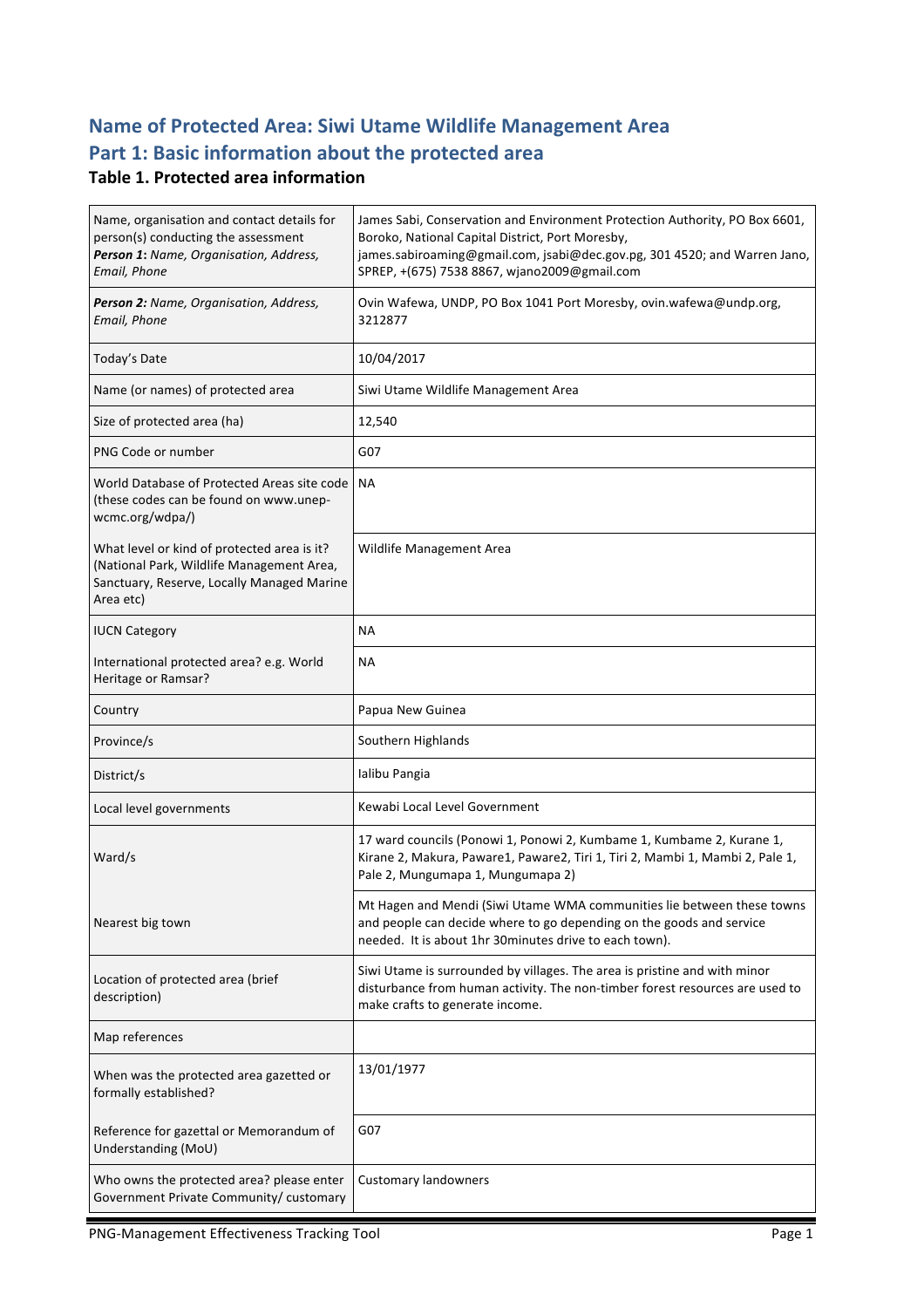| landowners, private, Other (name) and<br>include Clan name(s)                                                                                                                                                                                  |                                                                                                                                                                                                                                                                                                                                                                                                                                                        |
|------------------------------------------------------------------------------------------------------------------------------------------------------------------------------------------------------------------------------------------------|--------------------------------------------------------------------------------------------------------------------------------------------------------------------------------------------------------------------------------------------------------------------------------------------------------------------------------------------------------------------------------------------------------------------------------------------------------|
| Number of households living in the<br>protected area                                                                                                                                                                                           | 1,200 (12 wards, 6 villages, 200 houses per village)                                                                                                                                                                                                                                                                                                                                                                                                   |
| Population size within the protected area                                                                                                                                                                                                      | >7000 (estimated 600 x 12 wards)                                                                                                                                                                                                                                                                                                                                                                                                                       |
| Who manages the protected area? (e.g.<br>please enter government, customary<br>landowners [add clan names] management<br>committee [how many and what gender])                                                                                 | The customary landowners through the Wildlife Management Committee and a<br>prominent leader in the area, Mr. Roy Yaki, who is also the initiator of the<br>protected area. A few of the committee members have died and there are only<br>two current people who manage the protected area (Pange Kende and Kapu<br>Lia).                                                                                                                             |
| Total number of staff (this means anyone<br>working on the protected area in paid jobs -<br>whether NGOs, community, rangers or<br>customary landowners                                                                                        | NА                                                                                                                                                                                                                                                                                                                                                                                                                                                     |
| Temporary paid workers                                                                                                                                                                                                                         | NA                                                                                                                                                                                                                                                                                                                                                                                                                                                     |
| Permanent paid workers                                                                                                                                                                                                                         | ΝA                                                                                                                                                                                                                                                                                                                                                                                                                                                     |
| Annual budget (US\$) - excluding staff salary<br>costs                                                                                                                                                                                         | NА                                                                                                                                                                                                                                                                                                                                                                                                                                                     |
| Operational (recurrent) funds                                                                                                                                                                                                                  | ΝA                                                                                                                                                                                                                                                                                                                                                                                                                                                     |
| Project or special funds                                                                                                                                                                                                                       | ΝA                                                                                                                                                                                                                                                                                                                                                                                                                                                     |
| Reason for protected area establishment                                                                                                                                                                                                        | To protect the birds, animals and forest habitats which were being depleted.<br>The initiative also wanted to breed and keep captive animals in a "refugee<br>and/or zoo".                                                                                                                                                                                                                                                                             |
| What are the main values for which the area<br>is designated (Fill this out after data sheet 2)                                                                                                                                                | Fresh water, eels and fish; wild animals (cuscus, tree kangaroo and wallaby);<br>trees - hard wood species; non-forest products; landscape of Siwi and Utame<br>Mountains; birds (e.g. circle bird [bird of paradise species] and cassowary); and<br>salat.                                                                                                                                                                                            |
| List the primary protected area management<br>objectives (add lines if needed after the<br>most important objectives):<br>Management objective 1                                                                                               | To protect forest fauna (in the tree canopies - tree kangaroo, cuscus, birds of<br>paradise, and forest floor - cassowary, including the three different types -<br>lowland, dwarf and mountain species, and non-forest resources such as vines,<br>palms and basket weaving grass.                                                                                                                                                                    |
| Management objective 2                                                                                                                                                                                                                         | To protect the fresh water systems and the aquatic fauna.                                                                                                                                                                                                                                                                                                                                                                                              |
| Management objective 3                                                                                                                                                                                                                         | To protected the iconic landscape of the Siwi and Utame Mountains                                                                                                                                                                                                                                                                                                                                                                                      |
| Number of people involved in answering the<br>assessment questions                                                                                                                                                                             | 5                                                                                                                                                                                                                                                                                                                                                                                                                                                      |
| Name/organisation/contact details of<br>people participating in the assessment                                                                                                                                                                 | Roy Yaki, Department of Works, Strategic Advisor - Government Interface, PO<br>Box 1108 Boroko, National Capital District, roy.yakisi@gmail.com, 324 1596,<br>7031 4156, 7349 3181; Nelson Yamba, Department of Agriculture and<br>Livestock, PO Box 251, Mendi, SHP, nelsonyamba@gmail.com, 71883648/<br>75567128; Daniel Ponde Ruma, Siwi Utame WMA Committee, 72138627; Page<br>Kende, WMA Committee, 71317220; Kapu Lia, Siwi Utame WMA Committee. |
| Customary landowners/other community;<br>CEPA, Other national government agency;<br>Provincial govt; local level govt; Protected<br>area staff (anyone working on the protected<br>area in paid jobs; NGO; Donors; External<br>experts; Others | Customary landowners, government officers.                                                                                                                                                                                                                                                                                                                                                                                                             |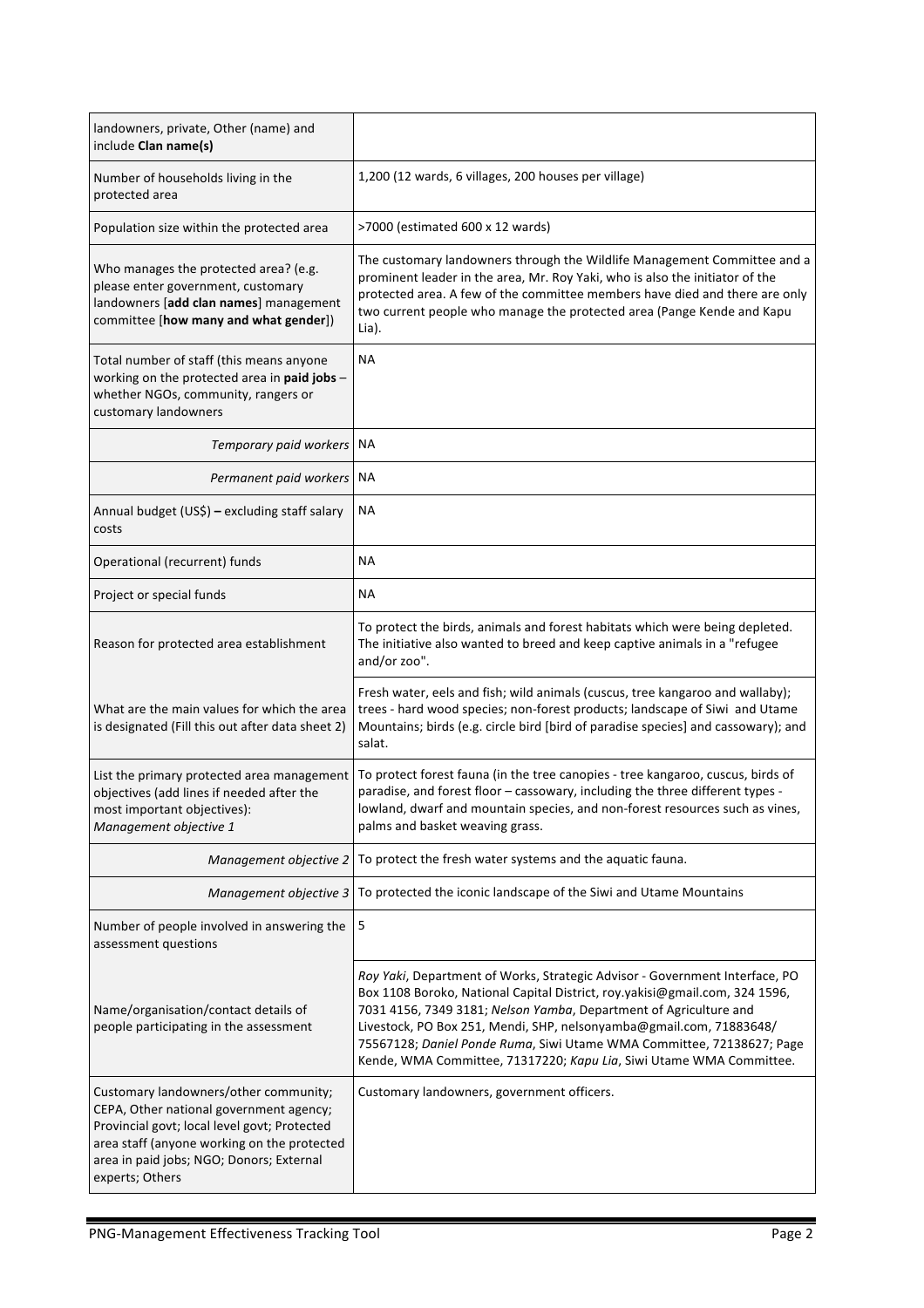Please note if assessment was carried out in association with a particular project, on behalf of an organisation or donor

SPREP through the PNG Protected Area Assessment Project, which is a component of the GEF Community-based Forest and Coastal Conservation and Resource Management Project in PNG.

## Part 2: What makes this protected area special and important?

*No text inserted.* Additional information: The area may have a high number of rare, threatened and endangered species, including endemic birds. The area was selected as a WMA because of traditionally significant plants and animals, historic sites and the need to protect the bush. Surrounding areas are impacted by development and clearing (Rappam 2006).

| No.            | <b>Key values</b>                                                       | <b>Brief description</b>                                                                                                                                                                                                                                                                                                                                                                                                                                                               | <b>Note if endangered</b><br>species or<br>ecosystem (IUCN) |
|----------------|-------------------------------------------------------------------------|----------------------------------------------------------------------------------------------------------------------------------------------------------------------------------------------------------------------------------------------------------------------------------------------------------------------------------------------------------------------------------------------------------------------------------------------------------------------------------------|-------------------------------------------------------------|
| $\mathbf{1}$   | Fresh water, eels and fish                                              | Water is important for drinking and provides habitat for<br>fish which are important as a food source.                                                                                                                                                                                                                                                                                                                                                                                 |                                                             |
| $\overline{2}$ | Wild animals (cuscus, tree<br>kangaroo and wallaby                      | These animals are used for bride price, in traditional attire<br>and the meat is an important source of protein and is also<br>used for compensation and marriage                                                                                                                                                                                                                                                                                                                      | Tree kangaroos                                              |
| 3              | Trees - hard wood species                                               | This is called Karape in the local dialect - Pawa, Muku,<br>Walu, Mauma and Kili are important and are used as posts<br>for houses and bridges and for commercial purposes, such<br>as milling and selling to other buyers.                                                                                                                                                                                                                                                            | Forest hard woods                                           |
| 4              | Non-forest products                                                     | This includes ropena and melerari (cane like plants), yakipu<br>(fern) and palm trees. These are used for basket making<br>and placemats; the palm tree is used in the walls of the<br>house and for flooring, the leaves are used for roofing, the<br>roots are used for the roofs before placing the leaves, and<br>palm trees are also sold to buyers who want to build<br>houses. Fruits are important for the cassowary. Salat is an<br>important plant used as a local medicine. |                                                             |
| 5              | Landscape of Siwi and Utame<br>Mountains                                | This is a very scenic landscape.                                                                                                                                                                                                                                                                                                                                                                                                                                                       |                                                             |
| 6              | Birds (e.g. circle bird [bird of<br>paradise species] and<br>cassowary) | Birds are used in marriage rituals and for compensation<br>and also for meat (especially cassowary); the feathers are<br>important in bride price and for customary dressing and<br>sing sings.                                                                                                                                                                                                                                                                                        | Brid of paradise,<br>and cassowary                          |

#### Table 2. Key values of the protected area

#### **Table 3. Checklist of values/benefits**

Not important 0; Important 1; Very important 2; Don't know DK

|    | How important is the protected area for each<br>of the listed values/benefits?                                                               | <b>Score</b><br>(0,1,2, DK) | <b>Comment</b>                                                                   |
|----|----------------------------------------------------------------------------------------------------------------------------------------------|-----------------------------|----------------------------------------------------------------------------------|
|    | 1. Biodiversity $-$ the presence of many<br>different kinds of plants, animals and<br>ecosystems                                             |                             | Biodiversity is important to provide medicines and for<br>commercial purposes.   |
|    | 2. Presence of rare, threatened, or<br>endangered species (plants and animals)                                                               |                             | Cassowary; and hardwood timber species are rare and take a<br>long time to grow. |
|    | 3. Ecosystems (e.g. wetlands, grasslands,<br>coral reefs etc) that are rare because they<br>have been cleared or destroyed in other<br>areas |                             | Ecosystems provide sustenance to the environment and the<br>people.              |
| 4. | Protecting clean, fresh water                                                                                                                |                             | Pure clean water has minerals for healing.                                       |
| 5. | Sustaining important species in big enough<br>numbers that they are able to survive here                                                     | 2                           |                                                                                  |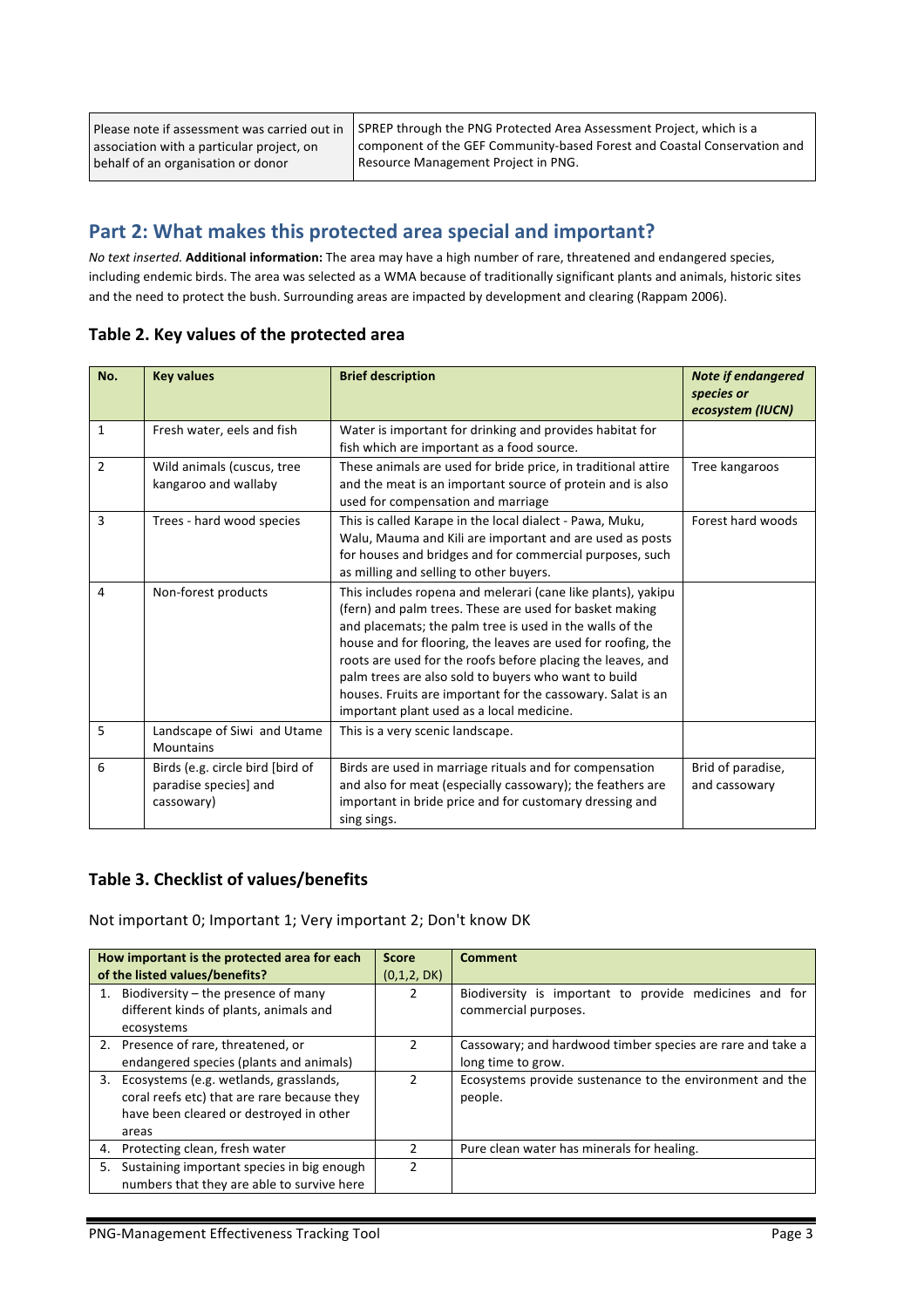| 6. Providing a source of employment for local   | $\overline{2}$ | The resources in the protected area are used for making    |
|-------------------------------------------------|----------------|------------------------------------------------------------|
| communities now                                 |                | baskets and placemats and when sold they generate income.  |
| 7. Providing resources for local subsistence    | $\mathfrak{p}$ |                                                            |
| (food, building materials, medicines etc.)      |                |                                                            |
| Providing community development<br>8.           | 1              | There is not a lot of development in the WMA.              |
| opportunities through sustainable               |                |                                                            |
| resource use                                    |                |                                                            |
| 9. Religious or spiritual significance (e.g.    |                | There is a gas coming out of small caves/holes and this is |
| tambu places)                                   |                | important to the people.                                   |
| 10. Plant species of high social, cultural, or  | $\overline{2}$ |                                                            |
| economic importance                             |                |                                                            |
| 11. Animal species of high social, cultural, or | $\mathfrak{p}$ |                                                            |
| economic importance                             |                |                                                            |
| 12. Attractive scenery                          | 1              | Mountain top views.                                        |
| 13. Tourism now                                 |                | There is little tourism now.                               |
| 14. Potential value for tourism in the future   | 2              | Tourism may be important in the future.                    |
| 15. Educational and/or scientific value         | 2              | The WMA provides opportunities to study medicinal plants.  |
| 16. Maintaining culture and tradition on        | $\mathfrak{p}$ |                                                            |
| customary land and passing this on to           |                |                                                            |
| future generations                              |                |                                                            |

# Part 3: What are the threats to the protected area?

#### **Table 4: Threats to the protected area**

- H High significance threats are seriously degrading values. This means they are badly damaging some value -it might be a kind of animal or plant, or your traditional gardens
- **M** Medium threats are having some negative impact they are damaging values but not so badly
- **L Low** threats are present but not seriously damaging values<br>**0 N/A** where the threat is not present in the protected area of
- **N/A** where the threat is not present in the protected area or where something is happening but is not threatening the values at all

| <b>Threat type</b>                     | <b>Score</b> | <b>Notes</b>                                                       |
|----------------------------------------|--------------|--------------------------------------------------------------------|
|                                        | (H, M, L, 0) |                                                                    |
| 1.1 Housing and settlement             | L            | There are not many houses in the WMA.                              |
| 1.1a Population increase in the        | L            |                                                                    |
| protected area community               |              |                                                                    |
| 1.2 Commercial and industrial areas    | $\mathbf{0}$ |                                                                    |
| 1.3 Tourism and recreation             | $\Omega$     |                                                                    |
| infrastructure                         |              |                                                                    |
| 2.1 Customary land owner and           | L            |                                                                    |
| community gardens and small crops      |              |                                                                    |
| 2.1a Drug cultivation                  | $\mathbf{0}$ | Outside the protected area there is some drug cultivation.         |
| 2.1b Commercial plantations            | 0            |                                                                    |
| 2.2 Wood and pulp plantations          | 0            | There are some plantations outside the WMA.                        |
| 2.3 Livestock farming and grazing      | 0            |                                                                    |
| 2.4 Marine and freshwater              | L            | There is some small fish ponds and farming, but the impact is low. |
| aquaculture                            |              |                                                                    |
| 3.1 Oil and gas drilling               | $\Omega$     | There is potential for oil and gas development.                    |
| 3.2 Mining and quarrying               | 0            | There is potential for mining and quarrying in the future.         |
| 3.3 Energy generation                  | 0            | There is potential for energy generation in the future.            |
| 4.1 Roads and railroads (include       | L            | There is a small road running beside the boundary of the WMA.      |
| road-killed animals)                   |              |                                                                    |
| 4.2 Utility and service lines (e.g.    | $\Omega$     |                                                                    |
| electricity cables, telephone lines)   |              |                                                                    |
| 4.3 Shipping lanes                     | 0            |                                                                    |
| 4.4 Flight paths                       | 0            |                                                                    |
| 5.1 Hunting, killing and collecting    | L            |                                                                    |
| terrestrial animals (including killing |              |                                                                    |
| of animals as a result of              |              |                                                                    |
| human/wildlife conflict)               |              |                                                                    |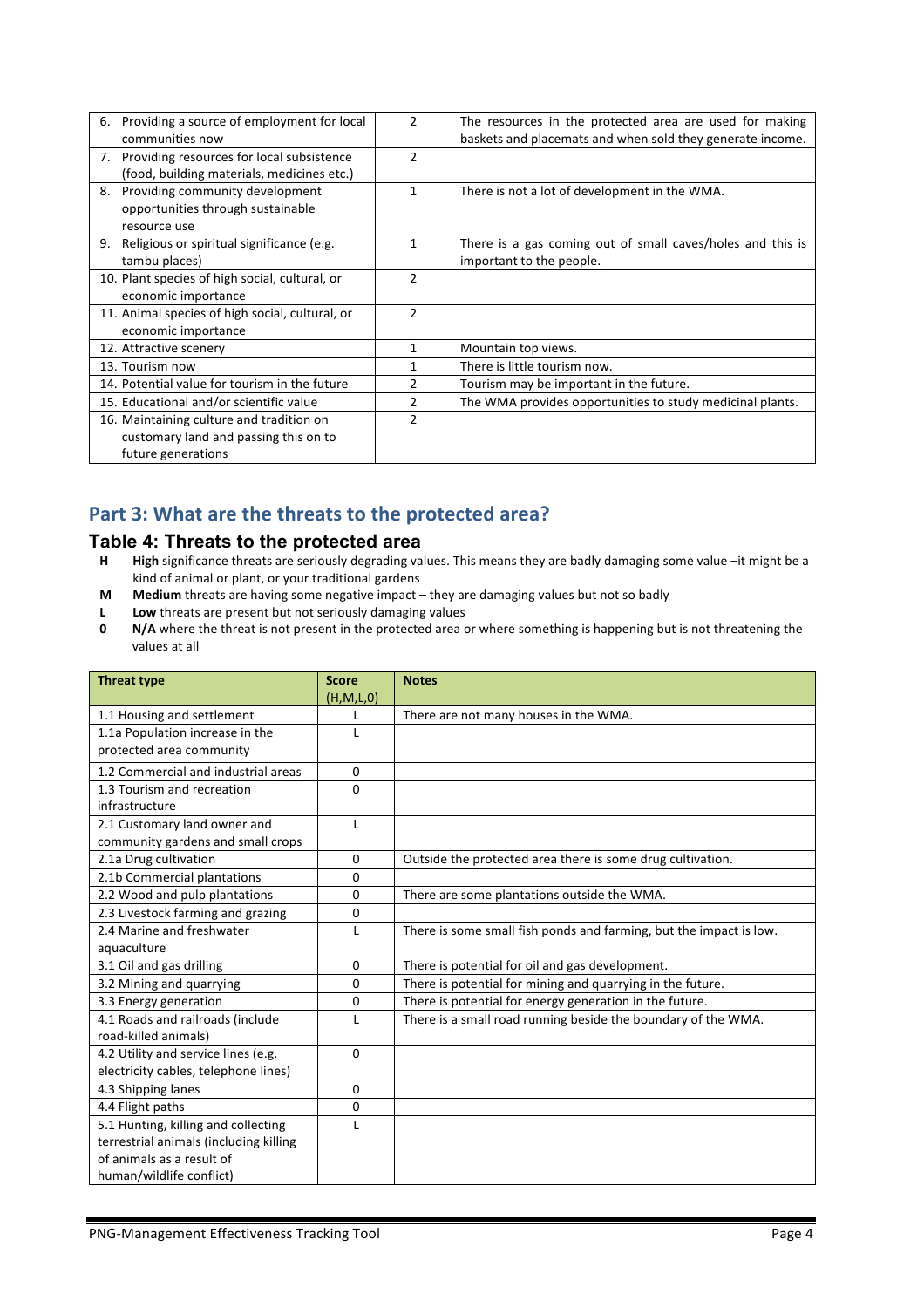| <b>Threat type</b>                                          | <b>Score</b><br>(H, M, L, 0) | <b>Notes</b>                                                          |
|-------------------------------------------------------------|------------------------------|-----------------------------------------------------------------------|
| 5.2 Gathering terrestrial plants or                         | L                            |                                                                       |
| plant products (non-timber)                                 |                              |                                                                       |
| 5.3a Logging and wood harvesting<br>for local/customary use | L                            |                                                                       |
| 5.3b Logging and wood harvesting -<br>commercial logging    | H                            | There is logging (using Lucas sawmills) for commercial use.           |
| 5.4a Fishing, killing and harvesting                        | $\mathsf{L}$                 |                                                                       |
| aquatic resources for                                       |                              |                                                                       |
| local/customary use                                         |                              |                                                                       |
| 5.4b Fishing, killing and harvesting                        | $\Omega$                     |                                                                       |
| aquatic resources for commercial                            |                              |                                                                       |
| use                                                         |                              |                                                                       |
| 6.1 Recreational activities and                             | 0                            |                                                                       |
| tourism                                                     |                              |                                                                       |
| 6.2 War, civil unrest and military                          | $\mathbf 0$                  |                                                                       |
| exercises                                                   |                              |                                                                       |
| 6.3 Research, education and other                           | $\Omega$                     |                                                                       |
| work-related activities in protected                        |                              |                                                                       |
| areas                                                       |                              |                                                                       |
| 6.4 Activities of protected area                            | 0                            |                                                                       |
| managers (e.g. construction or                              |                              |                                                                       |
| vehicle use)                                                |                              |                                                                       |
| 6.5 Deliberate vandalism, destructive                       | $\Omega$                     |                                                                       |
| activities or threats to protected                          |                              |                                                                       |
| area staff and visitors                                     |                              |                                                                       |
| $\overline{7.1}$ Fire and fire suppression                  | $\Omega$                     |                                                                       |
| (including arson)                                           |                              |                                                                       |
| 7.2 Dams, hydrological modification                         | 0                            |                                                                       |
| and water management/use                                    |                              |                                                                       |
| 7.3a Increased fragmentation within                         | $\mathbf 0$                  |                                                                       |
| protected area                                              |                              |                                                                       |
| 7.3b Isolation from other natural                           | L                            | A road separates Siwi Utame and Mt Giluwe.                            |
| habitat (e.g. deforestation)                                |                              |                                                                       |
| 7.3c Other 'edge effects' on park                           | м                            | There are some small logging activities undertaken by locals using    |
| values                                                      |                              | Lucas sawmills along the highway.                                     |
| 7.3d Loss of keystone species (e.g.                         | $\mathsf{L}$                 | Keystone species (e.g. cassowary) are still intact.                   |
| top predators, pollinators etc.)                            |                              |                                                                       |
| 8.1 Pest plants                                             | 0                            | There is potential for the invasion from introduced pit pit.          |
| 8.1a Pest animals                                           | М                            | There are introduced fish species (tadpole like head) that are eating |
|                                                             |                              | the local trout eggs.                                                 |
| 8.1b Diseases such as fungus or                             | 0                            |                                                                       |
| viruses that make native plants or                          |                              |                                                                       |
| animals sick                                                |                              |                                                                       |
| 8.2 Introduced genetic material (e.g.                       | 0                            |                                                                       |
| genetically modified organisms)                             |                              |                                                                       |
| 9.1 Household sewage and urban                              | 0                            |                                                                       |
| waste water                                                 |                              |                                                                       |
| 9.1a Sewage and waste water from                            | $\Omega$                     |                                                                       |
| protected area facilities                                   |                              |                                                                       |
| 9.2 Industrial, mining and military                         | 0                            |                                                                       |
| effluents                                                   |                              |                                                                       |
| 9.3 Agricultural and forestry                               | 0                            |                                                                       |
| effluents (e.g. excess fertilizers or                       |                              |                                                                       |
| pesticides)                                                 |                              |                                                                       |
| 9.4 Garbage and solid waste                                 | 0                            |                                                                       |
| 9.5 Air-borne pollutants                                    | 0                            |                                                                       |
| 9.6 Excess energy (e.g. heat                                | 0                            |                                                                       |
| pollution, lights etc.)                                     |                              |                                                                       |
| 10.1 Volcanoes                                              | 0                            |                                                                       |
| 10.2 Earthquakes/Tsunamis                                   | 0                            |                                                                       |
| 10.3 Avalanches/Landslides                                  | 0                            |                                                                       |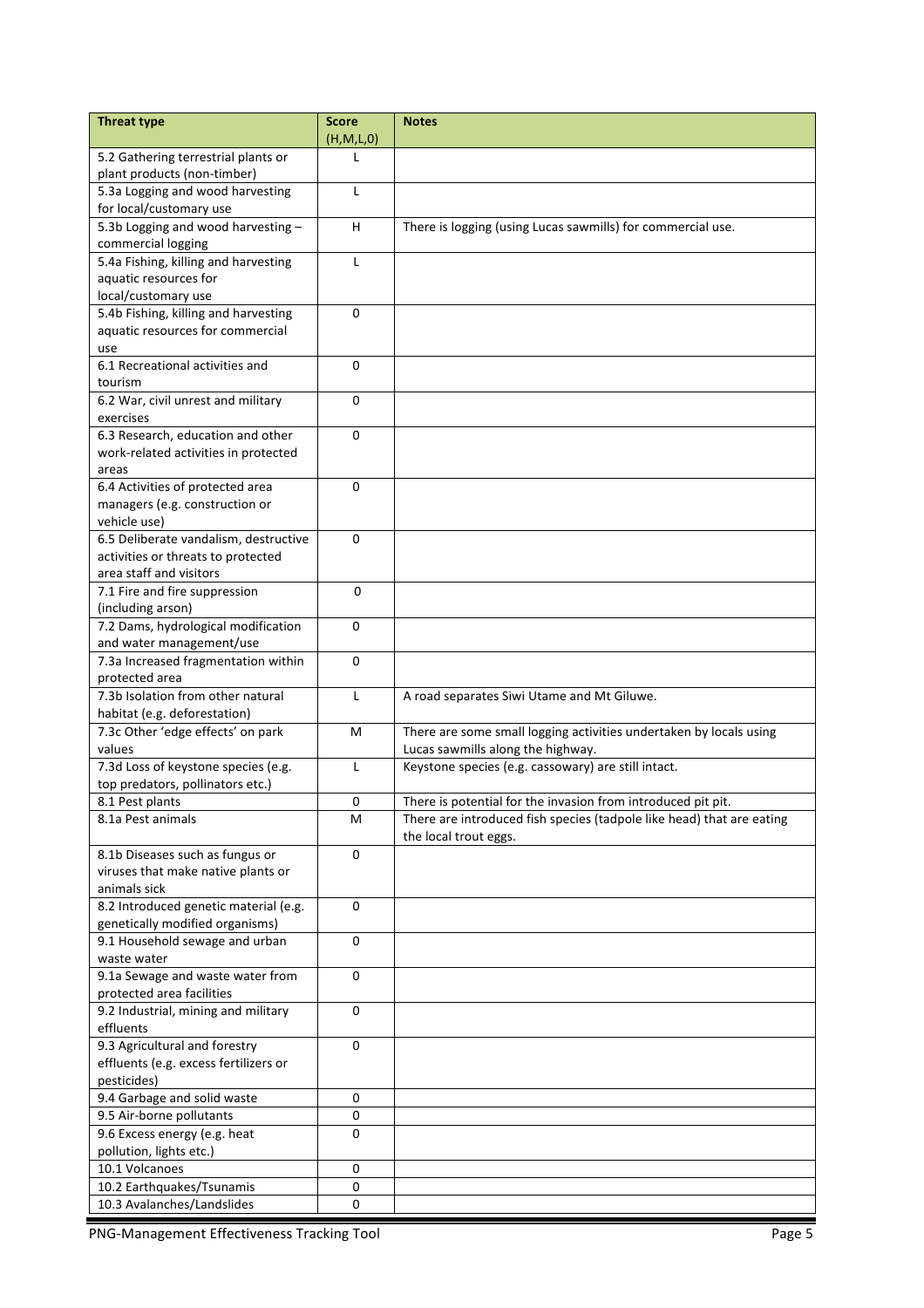| <b>Threat type</b>                       | <b>Score</b> | <b>Notes</b> |
|------------------------------------------|--------------|--------------|
|                                          | (H,M,L,0)    |              |
| 10.4 Erosion and siltation/              | 0            |              |
| deposition (e.g. shoreline or riverbed   |              |              |
| changes)                                 |              |              |
| 11.1 Habitat shifting and alteration     | L            |              |
| 11.2 Droughts                            | 0            |              |
| 11.3 Temperature extremes                | 0            |              |
| 11.4 Storms and flooding                 | 0            |              |
| 11.5 Coral bleaching                     | 0            |              |
| 11.6 Intrusion by saltwater into         | 0            |              |
| gardens etc.                             |              |              |
| 11.7 Sea level rise                      | $\mathbf{0}$ |              |
| Other (please explain)                   |              |              |
| 12.1 Loss of cultural links, traditional | M            |              |
| knowledge and/or management              |              |              |
| practices                                |              |              |
| 12.2 Natural deterioration of            | $\Omega$     |              |
| important cultural site values           |              |              |
| 12.3 Destruction of cultural heritage    | 0            |              |
| buildings, gardens, sites etc.           |              |              |
| Other (please explain)                   | $\Omega$     |              |

### Table 5. Worst threats and ways forward

| <b>Threat</b><br>No. | <b>Threat</b><br>(Most significant first)                                       | Threat number or<br>name (copy no.<br>from Table 4) | Nature of the threat, impact and how to reduce the impact.                                                                                                       |
|----------------------|---------------------------------------------------------------------------------|-----------------------------------------------------|------------------------------------------------------------------------------------------------------------------------------------------------------------------|
|                      | Logging wood harvesting for<br>local/customary use                              | 5.3a, 5.3b                                          | We need to impose restrictions on protected area resource<br>use, especially wood harvesting.                                                                    |
|                      | Pest animals                                                                    | 8.1a                                                | The invasive fish are eating and chasing away the local<br>native fish; we need outside sources to help us find how to<br>reduce or eradicate this fish species. |
| з                    | Loss of cultural links,<br>traditional knowledge and/or<br>management practices | 12.1                                                | We need to teach the younger generations about cultural<br>values and practices.                                                                                 |

# Part 4: What is the management like in the protected area?

|  |  |  | Table 6. Management effectiveness scores, comments, next steps |
|--|--|--|----------------------------------------------------------------|
|--|--|--|----------------------------------------------------------------|

| <b>Issue</b>                      | <b>Score</b><br>(0,1,2,3, NA) | <b>Comment</b>                                                                                  | <b>Next steps</b>                                                                                                                                                     |
|-----------------------------------|-------------------------------|-------------------------------------------------------------------------------------------------|-----------------------------------------------------------------------------------------------------------------------------------------------------------------------|
| 1a. Legal status                  | 3                             | Legally gazetted WMA (it was one<br>of the first three WMAs established<br>in the early 1970s). |                                                                                                                                                                       |
| 1b. Legal status                  |                               |                                                                                                 |                                                                                                                                                                       |
| 2a. Protected area<br>regulations | $\overline{2}$                | There are traditional laws for<br>controlling land use activities.                              |                                                                                                                                                                       |
| 2b. Protected area<br>regulations |                               |                                                                                                 |                                                                                                                                                                       |
| 3. Law enforcement                |                               | There are major deficiencies in<br>human capacity/resources to<br>enforce the WMA rules.        | We need funding to provide regular<br>patrols and awareness raising. We<br>need to revisit the gazetted rules and<br>empower the WMA Committee to<br>enforce the law. |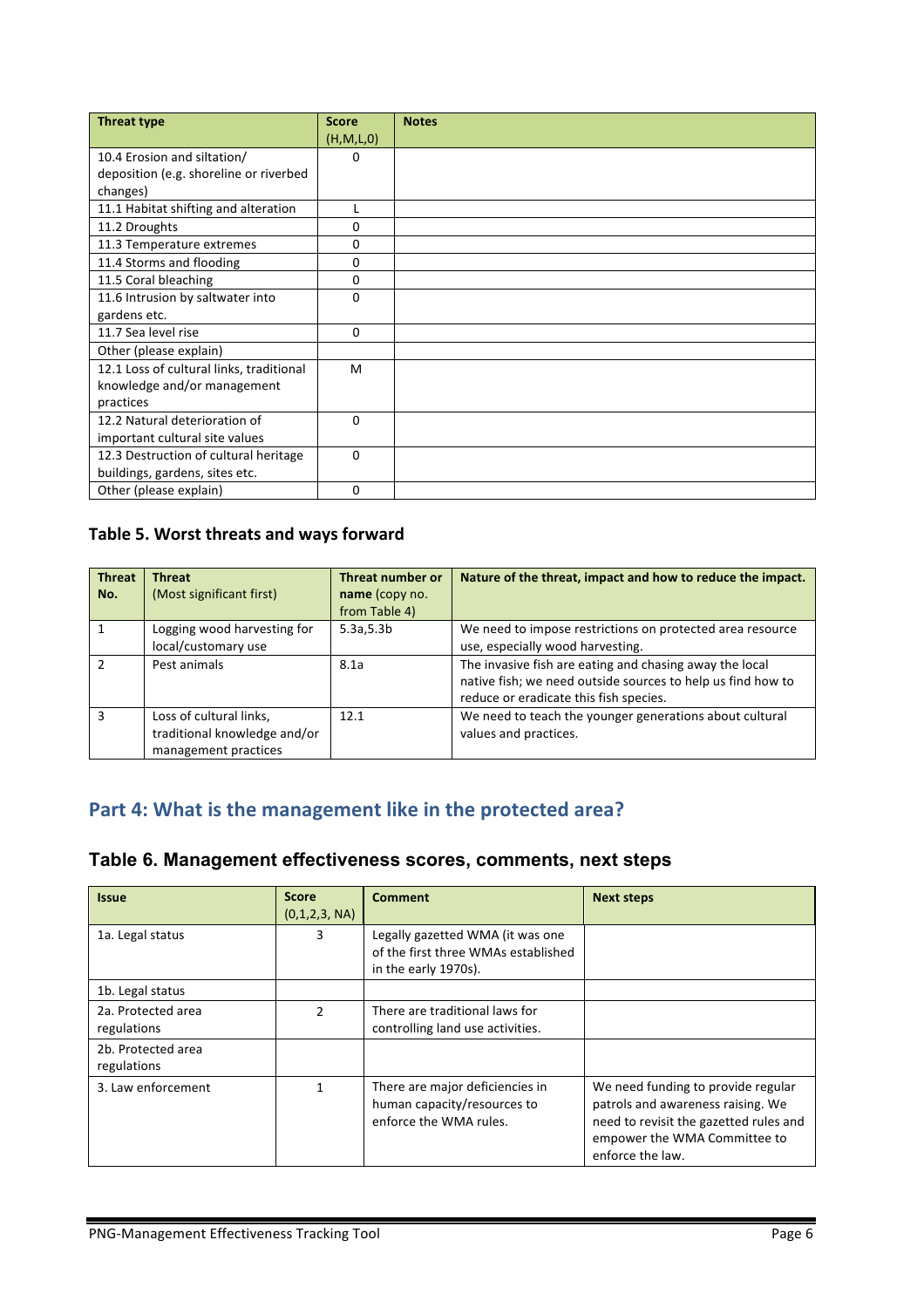| <b>Issue</b>                                       | <b>Score</b><br>(0,1,2,3, NA) | <b>Comment</b>                                                                                                                                                                                                            | <b>Next steps</b>                                                                                                                     |
|----------------------------------------------------|-------------------------------|---------------------------------------------------------------------------------------------------------------------------------------------------------------------------------------------------------------------------|---------------------------------------------------------------------------------------------------------------------------------------|
| 4. Protected area objectives                       | 2                             | There are agreed objectives, but<br>the WMA is only partly managed<br>according to these objectives.                                                                                                                      | Re-instate or revive the WMA<br>Management Committee and review<br>the objectives.                                                    |
| 5. Protected area design                           | $\overline{2}$                | The protected area boundaries<br>could be better and there is<br>potential for the WMA to be<br>extended.                                                                                                                 | Work on extending the current<br>boundaries and engage in community<br>consultations.                                                 |
| 6. Protected area boundaries                       | 3                             | The current map is based on survey<br>description from the National<br>Gazette (the old system). The<br>people are generally aware of the<br>boundaries which follow natural<br>features such as rivers and<br>mountains. | We need to revisit the boundaries<br>and map the boundaries using GPS.                                                                |
| 7. Management plan                                 | 0                             | The WMA Management Committee<br>is inactive and the management<br>plan does not exist.                                                                                                                                    | Develop a written Management plan<br>and activate the WMA Committee by<br>updating the membership.                                    |
| 7a. Planning process                               | 0                             |                                                                                                                                                                                                                           |                                                                                                                                       |
| 7b. Planning process                               | 0                             |                                                                                                                                                                                                                           |                                                                                                                                       |
| 7c. Planning process                               | 0                             |                                                                                                                                                                                                                           |                                                                                                                                       |
| 8. Regular work plan                               | 0                             | No regular work plan exists. There<br>were plans for walking tracks and<br>for the Forest Conservation Project,<br>but this was dependent on funding<br>and resources.                                                    | Develop a written Management plan<br>and activate the WMA Committee by<br>updating the membership.                                    |
| 9. Resource inventory                              | $\overline{2}$                | Traditional values and knowledge<br>of the WMA exist.                                                                                                                                                                     | Need scientific studies to identify the<br>species of plants and animals in the<br>WMA.                                               |
| 10. Protection systems                             | $\mathbf{1}$                  | The WMA is old and the Committee<br>is inactive and several members<br>have died.                                                                                                                                         | Develop a written Management plan<br>and activate the WMA committee by<br>updating the membership.                                    |
| 11. Research and monitoring                        | 1                             | In the past there was some<br>inventory/research e.g. some<br>studies were completed by Navu<br>Kwapena.                                                                                                                  | New research is needed to provide<br>better information to manage the<br>WMA.                                                         |
| 12. Resource management                            | 0                             |                                                                                                                                                                                                                           | The WMA Committee needs to be<br>elected and their capacity improved;<br>and resources are needed to<br>implement management actions. |
| 13a. Staff numbers                                 | 0                             |                                                                                                                                                                                                                           |                                                                                                                                       |
| 13b. Other people working<br>on the protected area | $\overline{2}$                |                                                                                                                                                                                                                           | We need more resources to do more<br>work in the WMA and funding is<br>needed to get people interested and<br>committed to work.      |
| 14. Training and skills                            | $\mathbf{1}$                  | There is no current training and<br>skills are low.                                                                                                                                                                       | Training needs to be revived e.g.<br>wildlife management.                                                                             |
| 15. Current budget                                 | 0                             | We have received no support from<br>any source.                                                                                                                                                                           |                                                                                                                                       |
| 16. Security of budget                             | 0                             |                                                                                                                                                                                                                           |                                                                                                                                       |
| 17. Management of budget                           | ΝA                            |                                                                                                                                                                                                                           |                                                                                                                                       |
| 18. Equipment                                      | 0                             |                                                                                                                                                                                                                           |                                                                                                                                       |
| 19. Maintenance of<br>equipment                    | ΝA                            |                                                                                                                                                                                                                           |                                                                                                                                       |
| 20. Education and awareness                        | 0                             | There is no education and<br>awareness                                                                                                                                                                                    | We would like to have an education<br>and awareness programme in the<br>future.                                                       |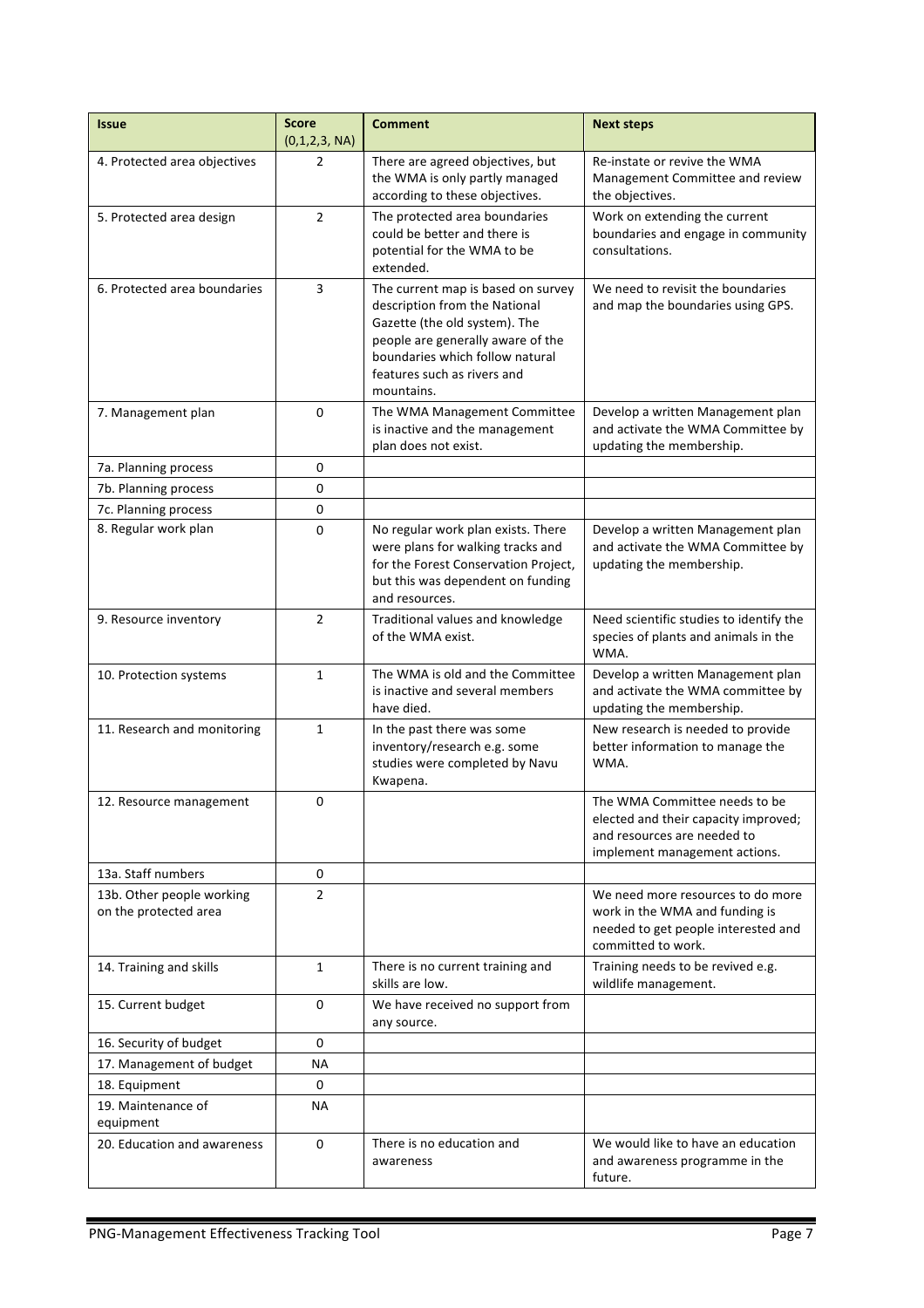| <b>Issue</b>                                          | <b>Score</b><br>(0,1,2,3, NA) | <b>Comment</b>                                                                                                                                                                                         | <b>Next steps</b>                                                                                          |
|-------------------------------------------------------|-------------------------------|--------------------------------------------------------------------------------------------------------------------------------------------------------------------------------------------------------|------------------------------------------------------------------------------------------------------------|
| 21. Planning for land use or<br>marine activities     | 3                             | There is a feasibility study to have<br>water piped to Queensland and a<br>land use plan is on the way to<br>account for resources covering the<br>WMA.                                                |                                                                                                            |
| 22. State and commercial<br>neighbours                | $\overline{2}$                | There are some feasibilities studies<br>related to the water project<br>recognised by the Government.                                                                                                  |                                                                                                            |
| 23. Indigenous people/<br><b>Customary landowners</b> | $\mathbf{1}$                  |                                                                                                                                                                                                        | We would like future input from the<br>ward councillors and local level<br>government members.             |
| 24a. Impact on communities                            | 0                             | We would like to revive the WMA<br>There is no open communication.<br>and implement work on the<br>protected area.                                                                                     |                                                                                                            |
| 24b. Impact on communities                            | $\Omega$                      |                                                                                                                                                                                                        | We need to bring awareness to the<br>landowners about the benefits of<br>keeping your forest intact.       |
| 24c. Impact on communities                            | $\mathbf{1}$                  | The community have supported<br>and kept the forest. They are<br>committed to supporting<br>conservations e.g. Roy Yaki is<br>buying caucus and birds to release<br>back into the forest.              |                                                                                                            |
| 25. Economic benefit                                  | $\overline{2}$                | There are some economic benefits<br>from the WMA e.g. the material<br>and resources used is placemats,<br>which are sold and also the sale of<br>palm stems, which are used in the<br>walls of houses. |                                                                                                            |
| 26. Monitoring and<br>evaluation                      | 0                             | Monitoring and evaluation used to<br>happen in the past through the<br>village rangers (who had a badge<br>and uniform).                                                                               |                                                                                                            |
| 27. Visitor facilities                                | 0                             |                                                                                                                                                                                                        |                                                                                                            |
| 28. Commercial tourism<br>operators                   | 0                             |                                                                                                                                                                                                        |                                                                                                            |
| 29. Fees                                              | $\pmb{0}$                     | Fees used to be collected through<br>the rangers when the protected<br>area was established, but currently<br>nothing has happened.                                                                    |                                                                                                            |
| 30. Condition of values                               | $\overline{2}$                | There is some impact on values<br>from the loss of hardwood species.                                                                                                                                   |                                                                                                            |
| 30a.Condition of values                               | 0                             | There is community monitoring<br>Need scientific survey and studies.<br>through observation.                                                                                                           |                                                                                                            |
| 30b. Condition of values                              | $\mathbf 0$                   | There is no scientific programs and<br>Need scientific surveys/studies.<br>data collected for specific<br>management.                                                                                  |                                                                                                            |
| 30c. Condition of values                              | $\mathbf{1}$                  | There is community commitment<br>to protect the site.                                                                                                                                                  | Need scientific information/data and<br>support from relevant organisations<br>working on protected areas. |